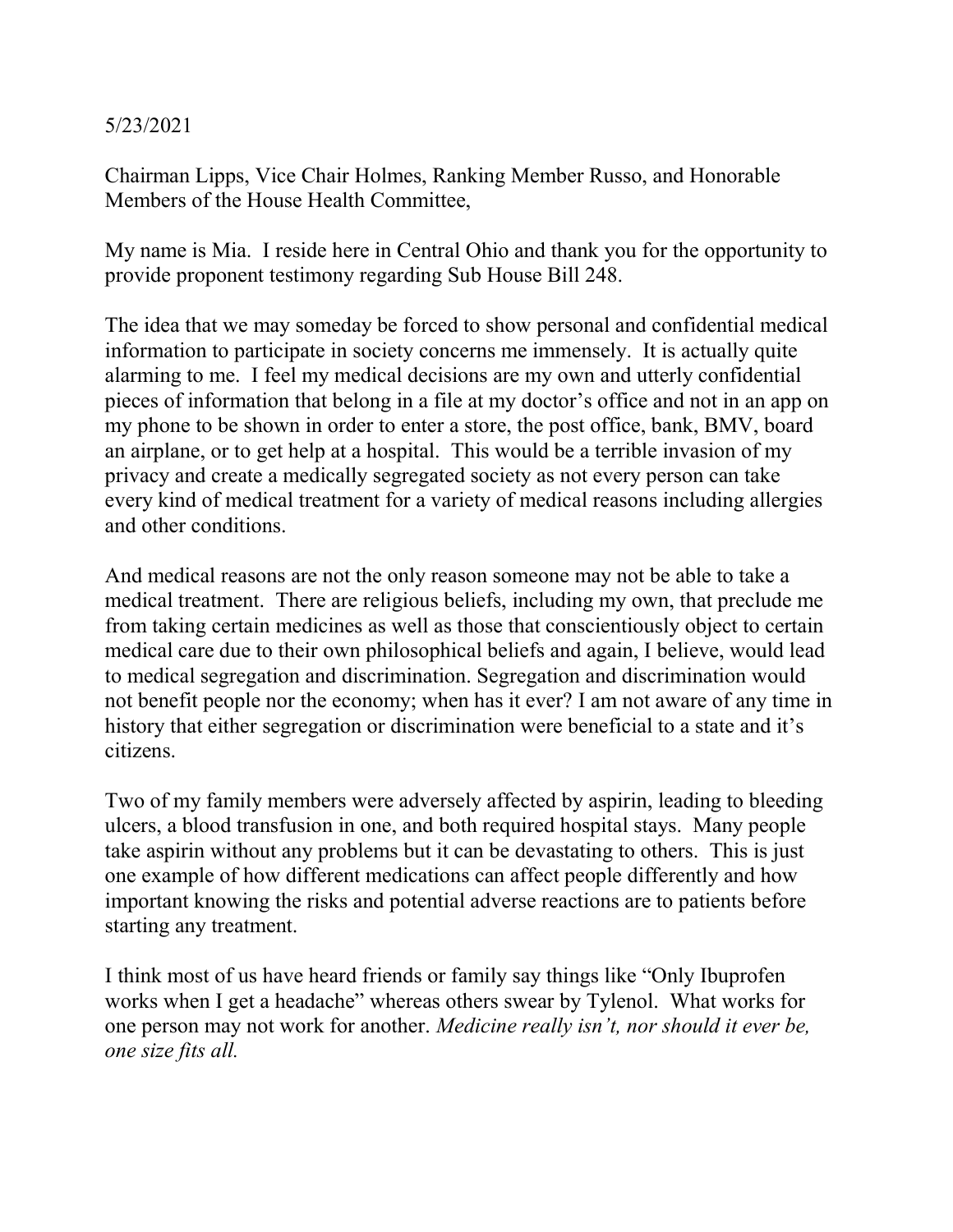Regarding the covid-19 shot specifically, I have met several individuals that told me the reactions they experienced after their second dose caused them terrible flu like symptoms. One shared that it was so bad that she is not sure others her age would have made it through what she went through.

There are 3,338 deaths reported on the Vaccine Adverse Event and Reporting System (VAERS) related to the covid-19 shot and I have read "fewer than 1% of vaccine adverse events are reported" from *Electronic Support for Public* Health–Vaccine Adverse Event Reporting System (ESP: VAERS), viewable online at

https://digital.ahrq.gov/sites/default/files/docs/publication/r18hs017045-lazarus-fina l-report-2011.pdf If this is true and we do the math, this could mean there have been approximately 300,000 deaths as a result of the covid-19 shot alone and not including deaths from other vaccines, medicines, or other medical treatments.

During the announcements of why we needed to stay home in the spring of 2020, I remember thinking we were being asked to stay home to save lives. I am asking those reading my testimony to consider the losses of life reported on VAERS. We cannot ignore these deaths. Each person should be permitted to look at the risks of not taking a medicine as well as the risks of taking it and decide which course of action is right for them.

There is great fear of these so called "immunity passports" coming to Ohio. It comes up in discussions at the playground, while our children are taking their music lessons, and even with people we happen to meet while out hiking. It's clearly on the minds and hearts of many Ohioans. I don't know anyone that wants digital or paper health passports and this includes feedback I have received from many people that have taken the covid-19 shot. One person expressed that she took it this time but she doesn't want to be forced to do so in the future and that it should be optional. The idea of 'health passports' potentially coming to Ohio is actually in my opinion, causing a lot of anxiety.

In fact, many friends of mine are considering moving out of Ohio should health passports come here. I am a lifelong Ohioan and am saddened at the thought of moving but freedom and civil liberties are vitally important to our family. I want to raise my children in a place I feel free to calculate my own risks and decide what's best for myself and my children without the government or businesses interfering or intruding upon our vaccination medical decisions here in the Buckeye State.